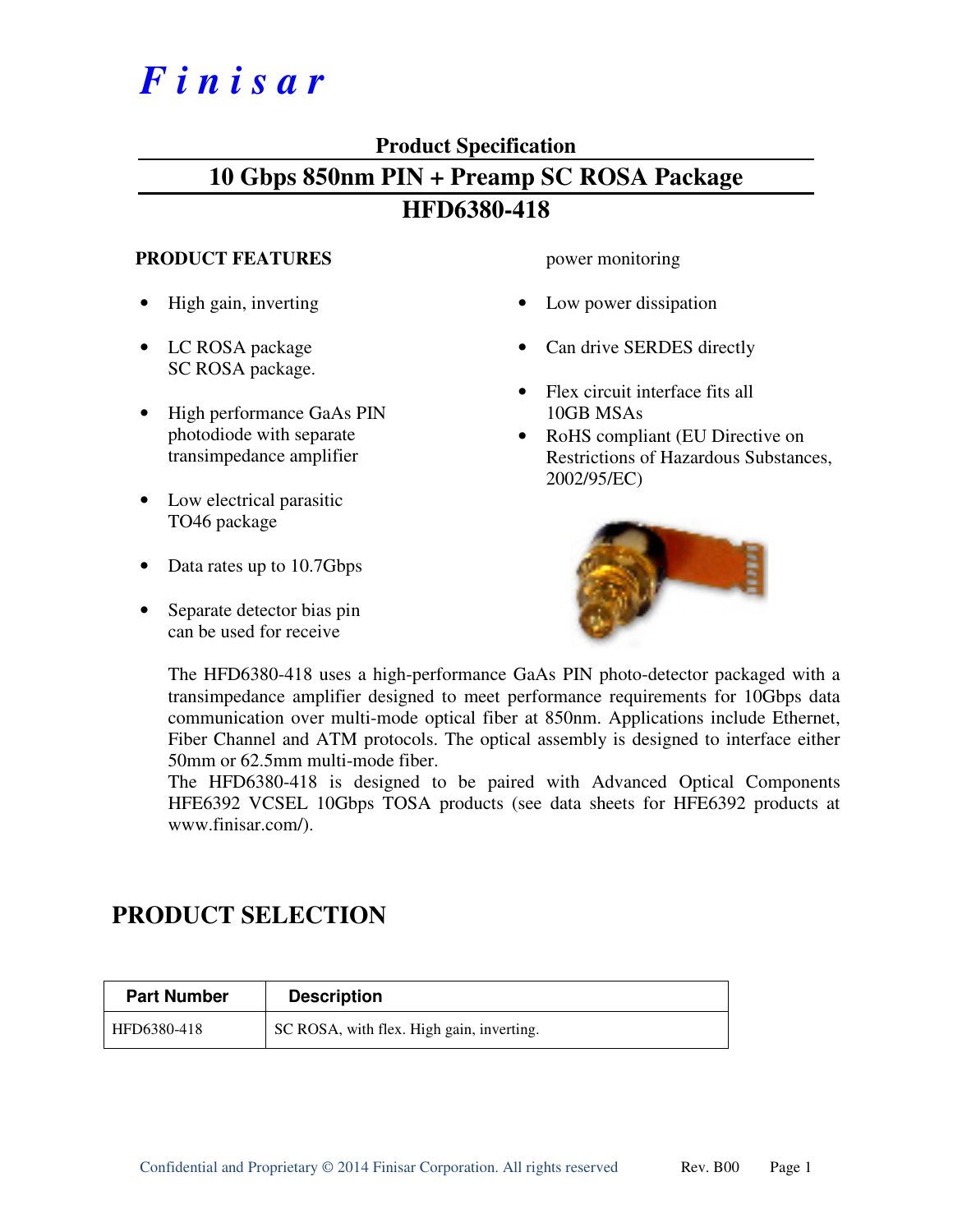### **I. Absolute Maximum Ratings**

| <b>Parameter</b>                  | Rating                     |
|-----------------------------------|----------------------------|
| Storage Temperature               | $-40$ to $+95^{\circ}$ C   |
| <b>Case Operating Temperature</b> | $-20$ to $+95^{\circ}$ C   |
| <b>Lead Solder Temperature</b>    | 260°C, 10 sec.             |
| Power Supply Voltage              | $-0.3V$ to 3.6V            |
| <b>PIN Voltage</b>                | 10V                        |
| <b>Incident Optical Power</b>     | 0 dBm average, +4 dBm peak |
| ESD Exposure (Human Body Model)   | 225V                       |

# **Notice**

Stresses greater than those listed under "Absolute Maximum Ratings" may cause permanent damage to the device. This is a stress rating only and functional operation of the device at these or any other conditions above those indicated in the operations section for extended periods of time may affect reliability.

# Notice

The inherent design of this component causes it to be sensitive to electrostatic discharge (ESD). To prevent ESD-induced damage and/or degradation to equipment, take normal ESD precautions when handling this product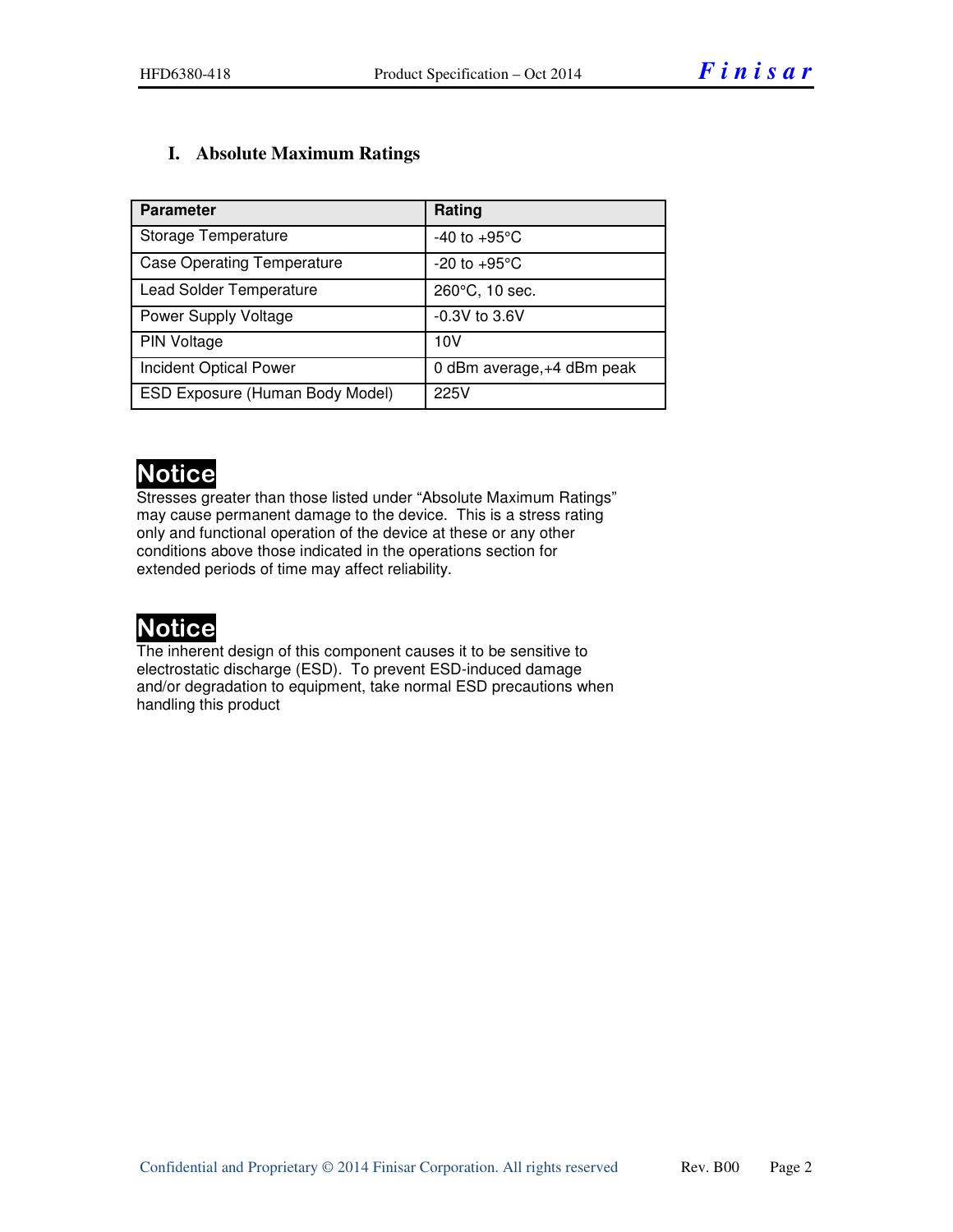| <b>Parameters</b>                 | <b>Test Condition</b>                                    | <b>Symbol</b>                  | Min.           | Typ.    | Max.  | <b>Units</b> | <b>Notes</b>     |
|-----------------------------------|----------------------------------------------------------|--------------------------------|----------------|---------|-------|--------------|------------------|
| Data Rate                         |                                                          | <b>DR</b>                      |                |         | 10.7  | GBd          |                  |
| <b>Input Optical Wavelength</b>   | $0^{\circ}$ C to $70^{\circ}$ C                          | $\lambda_{\rm P}$              | 830            | 850     | 870   | nm           |                  |
| Supply Voltage                    |                                                          |                                | 2.97           | 3.3     | 3.63  | $\mathbf{V}$ |                  |
| <b>Supply Current</b>             | $P_R = 0\mu W$ , $R_I = 50\Omega$ AC<br>coupled          | $I_{CC}$                       |                | 35      | 50    | mA           |                  |
| PD Bias Voltage                   |                                                          | VPD_Bias                       | $\mathbf{3}$   | 3.3     | 3.6   | $\mathbf{V}$ | 10               |
| Photodiode Responsivity           | $P_R = -12dBm$                                           | Resp                           | 0.45           | 0.5     | 0.6   | A/W          | 10               |
| Active Area (diameter)            |                                                          |                                |                | 40      |       | μm           |                  |
| <b>Optical Return Loss</b>        | $P_R = -12dBm$                                           | ORL                            | 12             |         |       | dB           |                  |
| Differential Output Voltage Swing | $P_{R.OMA} = -12Bm$ ,<br>AC Coupled to $R_1 = 50\Omega$  | $V_{o(\text{pk-pk})}$          | 150            | 200     | 330   | mV           | 2,3              |
| <b>Differential Responsivity</b>  | $P_{R,OMA} = -12dBm$ ,<br>AC Coupled to $R_1 = 50\Omega$ | T                              | 2300           | 3000    | 5300  | V/W          | $\overline{2,3}$ |
| -3dB Optical/Electrical Bandwidth | $P_{R,OMA} = -12dBm$<br>Temp = $25^{\circ}$ C            | <b>BW</b>                      | 7.5            | 9       | 12.3  | GHz          | 3,4              |
| Low Frequency -3dB Cutoff         | $P_{ROMA} = -12dBm$                                      | $BW_{LF}$                      |                |         | 90    | KHz          | 2,3              |
| Output Impedance                  |                                                          | $Z_{OUT}$                      | 40             | 50      | 60    | $\Omega$     |                  |
| Sensitivity, OMA                  |                                                          | S                              |                | $-13.5$ | $-12$ | dBm          | 5,9              |
| <b>Stressed Sensitivity</b>       | Per IEEE802.3ae                                          | $\mathbf{S}_{\text{Stressed}}$ |                | $-11.5$ | -9    | dBm          | 6                |
| Rise/Fall Time                    | $P_{R,OMA} = -12dBm$ , (20%-<br>$80\%$                   | $T_R/T_F$                      |                | 30      | 50    | ps           | 3,7              |
| Group Delay                       | Measured from IS211<br>Phase                             | <b>GVD</b>                     | $-50$          |         | 50    | ps           |                  |
| <b>Overload Power</b>             |                                                          | <b>POVLD</b>                   | $\overline{0}$ |         |       | dBm          |                  |
|                                   |                                                          | <b>AVE</b>                     |                |         |       |              |                  |
|                                   |                                                          | <b>POVLD</b>                   | 2              |         |       |              |                  |
|                                   |                                                          | <b>OMA</b>                     |                |         |       |              |                  |
| Power Supply Rejection Ratio      | $P_R = 0\mu W$ (Dark), Freq =<br>1000MHz                 | <b>PSRR</b>                    |                | 30      |       | dB           | 2,8              |

#### **II.** Electro-Optical Characteristics (Vcc =3.3V, AC coupled to 50W (100W differential), -**20<sup>o</sup>C < TA <95<sup>o</sup>C unless otherwise specified)**

#### Notes:

- 1. The data rate can be increased to 12.5Gbps, but the sensitivity will be decreased by approximately 3dB
- 2. PR is the average optical power at the fiber face.
- 3. PR OMA is the peak to peak optical power at the fiber face (Optical Modulation Amplitude) where ER is the extinction ratio (linear) of the optical source.<br> $2P_0$   $RR-1$

$$
P_{R, CMA} = \frac{\Delta T_R}{ER + 1}
$$

- 4. Bandwidth and Low Frequency Cutoff are measured with a small signal sinusoidal light source with 10dBm average power
- 5. Sensitivity is measured with an optical source with an extinction ratio of 3dB.
- 6. Stressed receiver sensitivity is measured with 3.5dB vertical eye closure (intersymbol interference) and with 0.3UI of jitter added. The measurement technique is defined in IEEE 802.3ae.
- 7. Rise/Fall times are corrected for optical source Rise/Fall times. The corrected value is calculated as the square root of the difference of the squares of the measured differential detector output and the source.
- 8. Value shown is with external power supply filtering.
- 9. For best sensitivity, a limiting amplifier may be required for operation.
- 10. The PD voltage must be connected to a positive 3.3V power supply (nominal).Maximum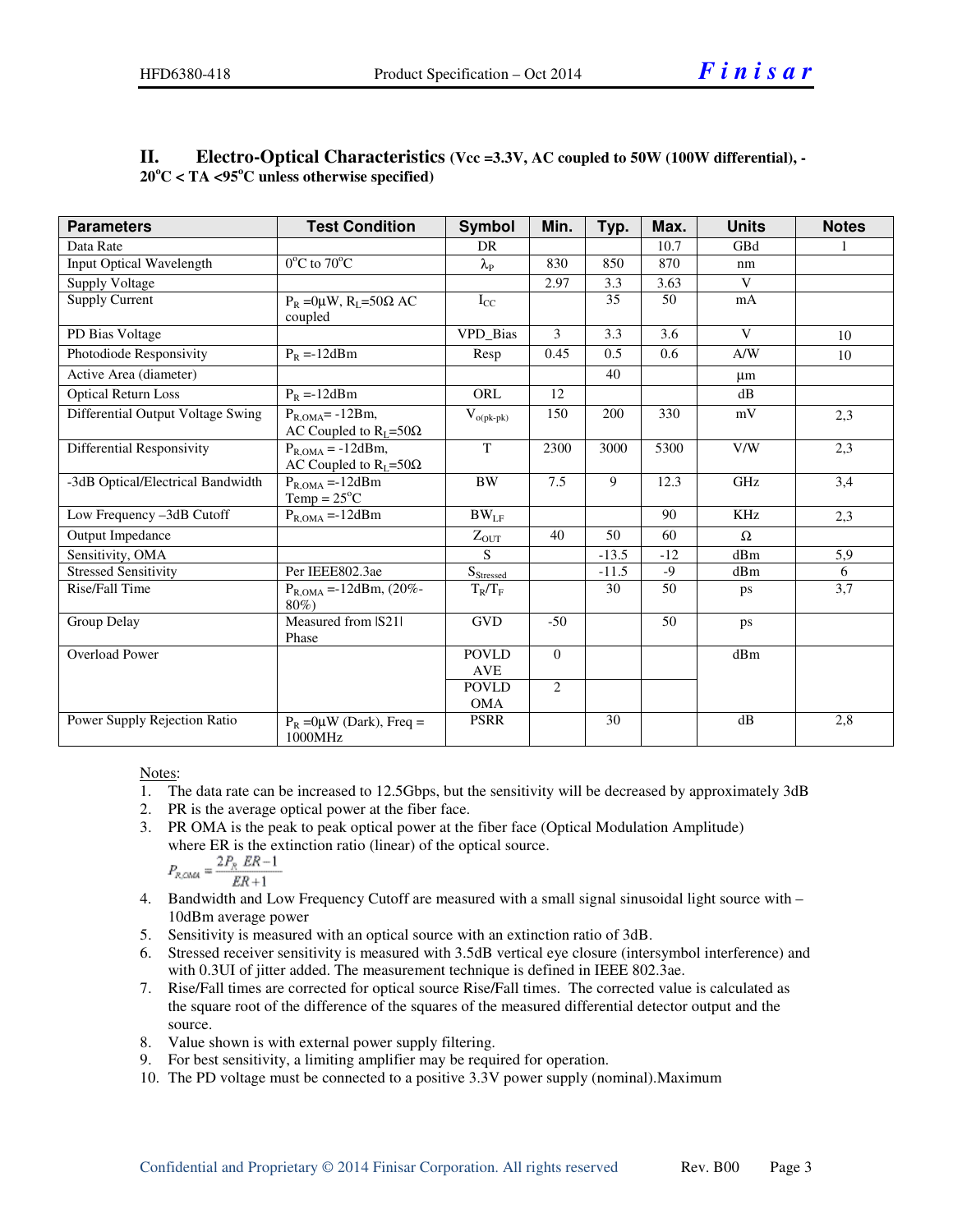#### **III. Recommended interface circuit for the HFD6380-418**

**Optional RSSI implementation is shown in blue.** 

**Optional 100**Ω **differential termination for high impedance limiting amplifiers is shown in red.** 



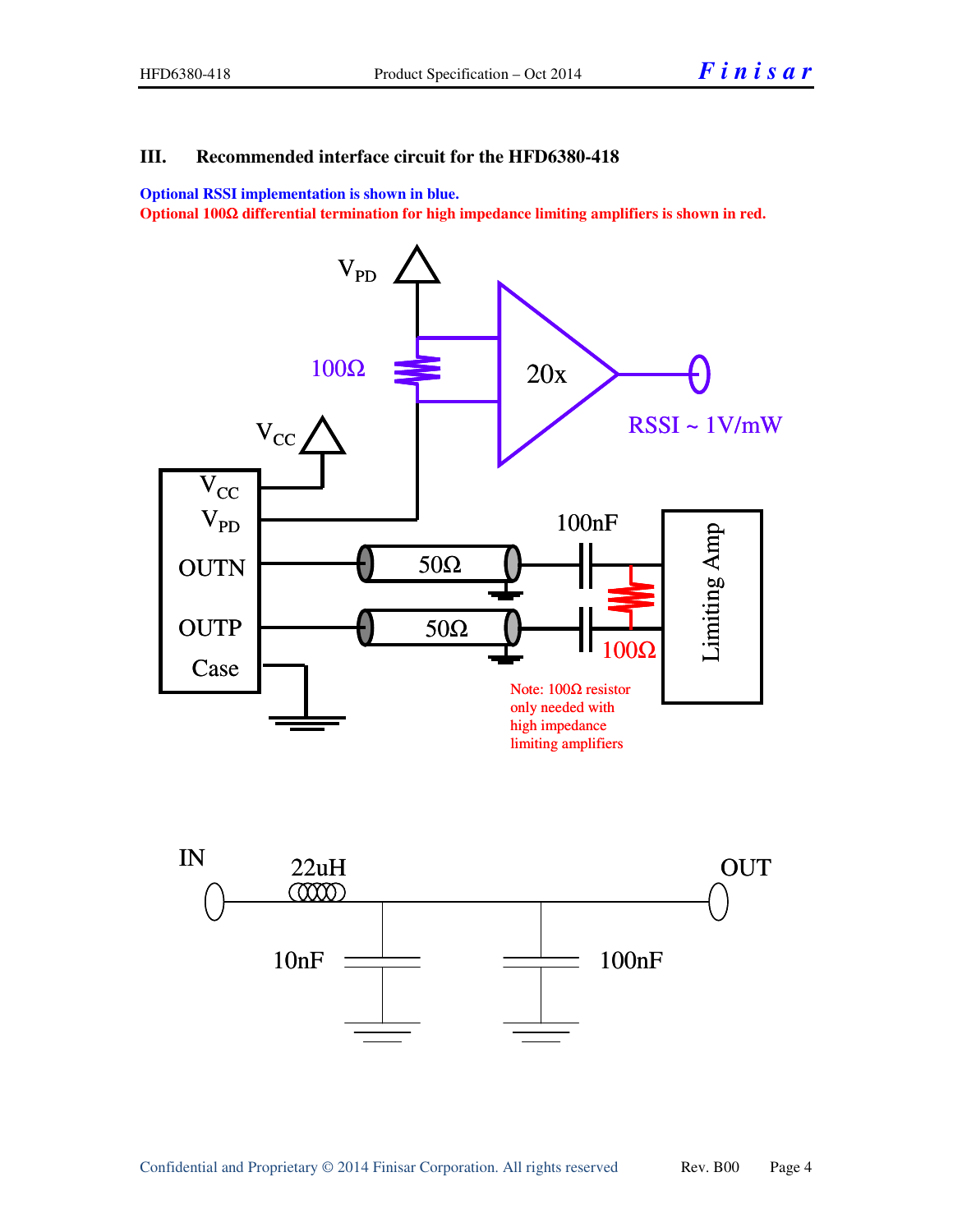# **IV. Environmental Specifications**

| <b>Parameter</b>                  | <b>Symbol</b>          | Min | $\mathbf{Typ}$ | Max | <b>Units</b> | Ref. |
|-----------------------------------|------------------------|-----|----------------|-----|--------------|------|
| <b>Case Operating Temperature</b> | m<br>± ດກ              | -20 |                |     | $\sim$       |      |
| Storage Temperature               | ᡣ<br>$\frac{1}{1}$ sto | -40 |                |     | $\sim$       |      |

## **V. Mechanical Specifications**

| <b>PIN</b> | <b>Description</b> |
|------------|--------------------|
|            | Vcc                |
| 2          | CASE               |
| 2          | <b>OUTN</b>        |
|            | <b>OUTP</b>        |
| 5          | <b>CASE</b>        |
|            | <b>PD</b>          |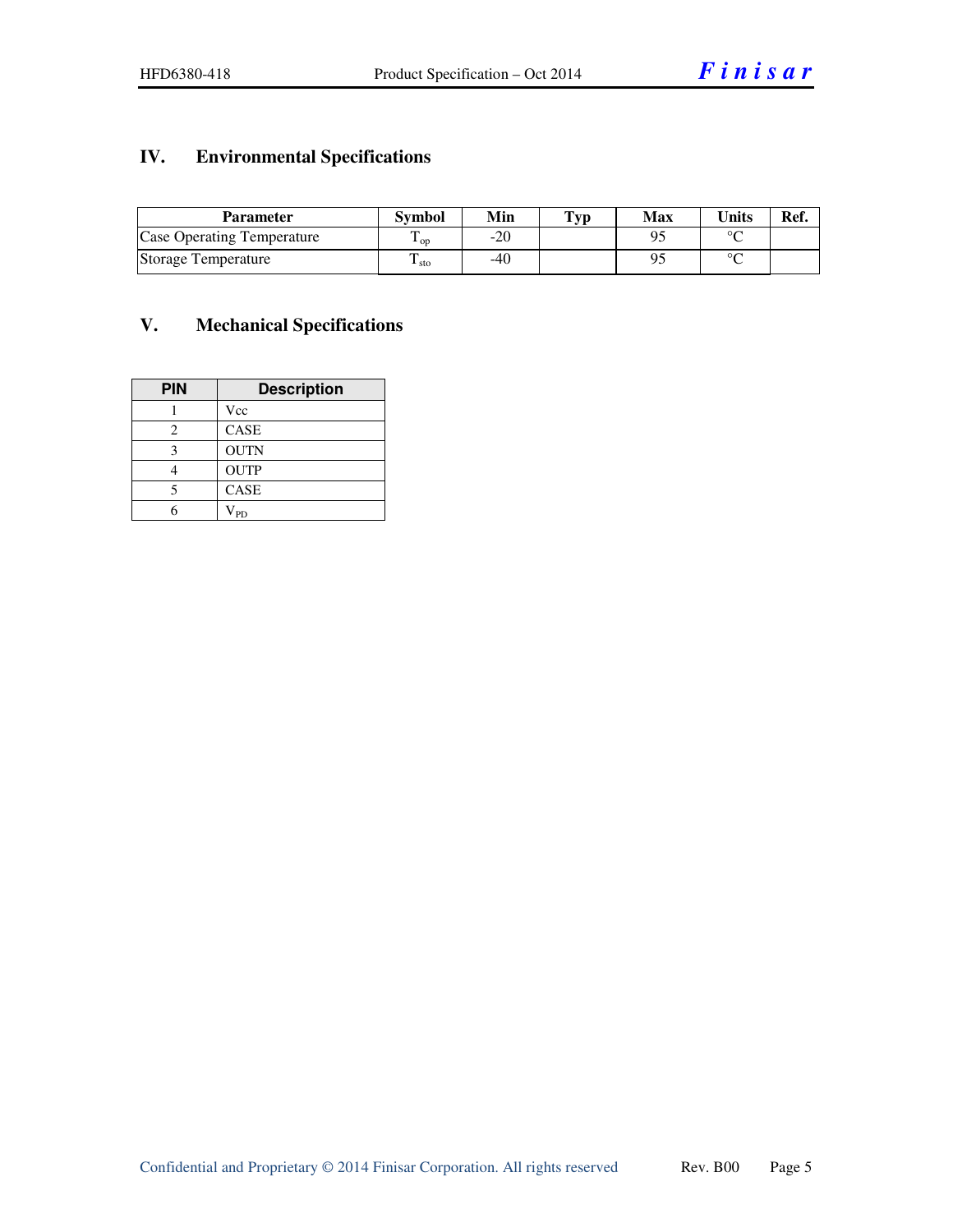ğ

6X 0.38 X 0.92 PADS<br>1.0 QZ CU BOTH SIDES<br>TIN PLATED——

00.15 TW



Mounting Dimensions - SC ROSA with flex